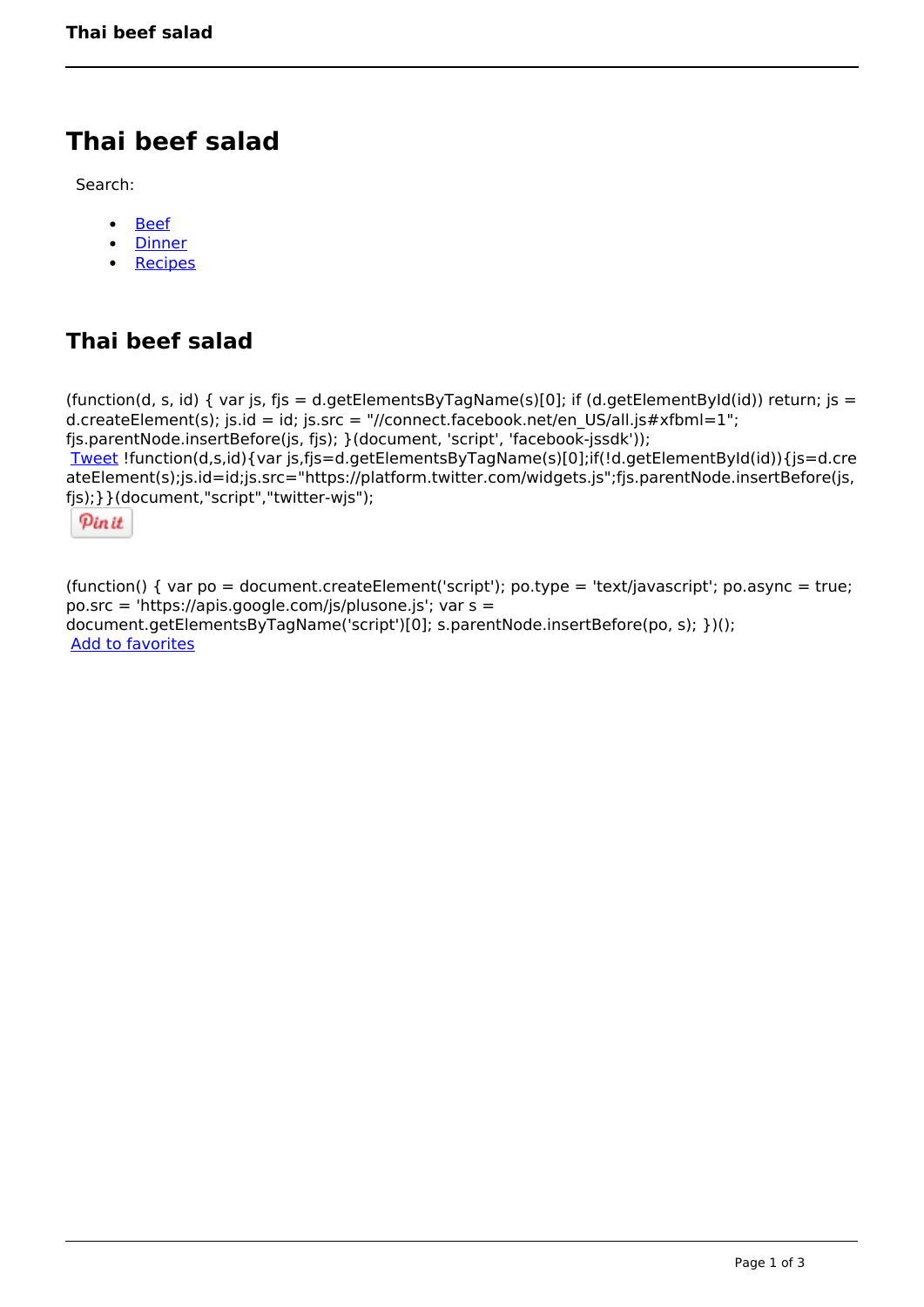### **Thai beef salad**



Rate this recipe

0 people are cooking this [Count me in](https://www.naturalhealthmag.com.au/flag/flag/favorites/436?destination=printpdf%2F436&token=8da1dccca5aa534bcf144fbaf015ee56)

To help you feel fuller for longer and more energised, incorporate a protein-rich ingredient such as beef into your salad as we have done in this Thai beef salad.

#### **Ingredients (serves 2)**

- 180g beef fillet
- Salt and pepper
- 2 cups cabbage, shredded
- 1 cup carrot, shredded or grated
- 1 tsp mint, finely chopped
- 2 tbs coriander, roughly chopped
- ¼ cup fresh lime juice
- 1 tsp fish sauce
- 1 tbs sugar
- 1 tsp fresh chilli, finely chopped
- 1/4 Spanish onion, sliced
- 1 lime, quartered, to serve
- Spray oil

#### **Method**

Heat a frypan to medium heat. Spray oil in the pan. Season the beef fillet on both sides with salt and